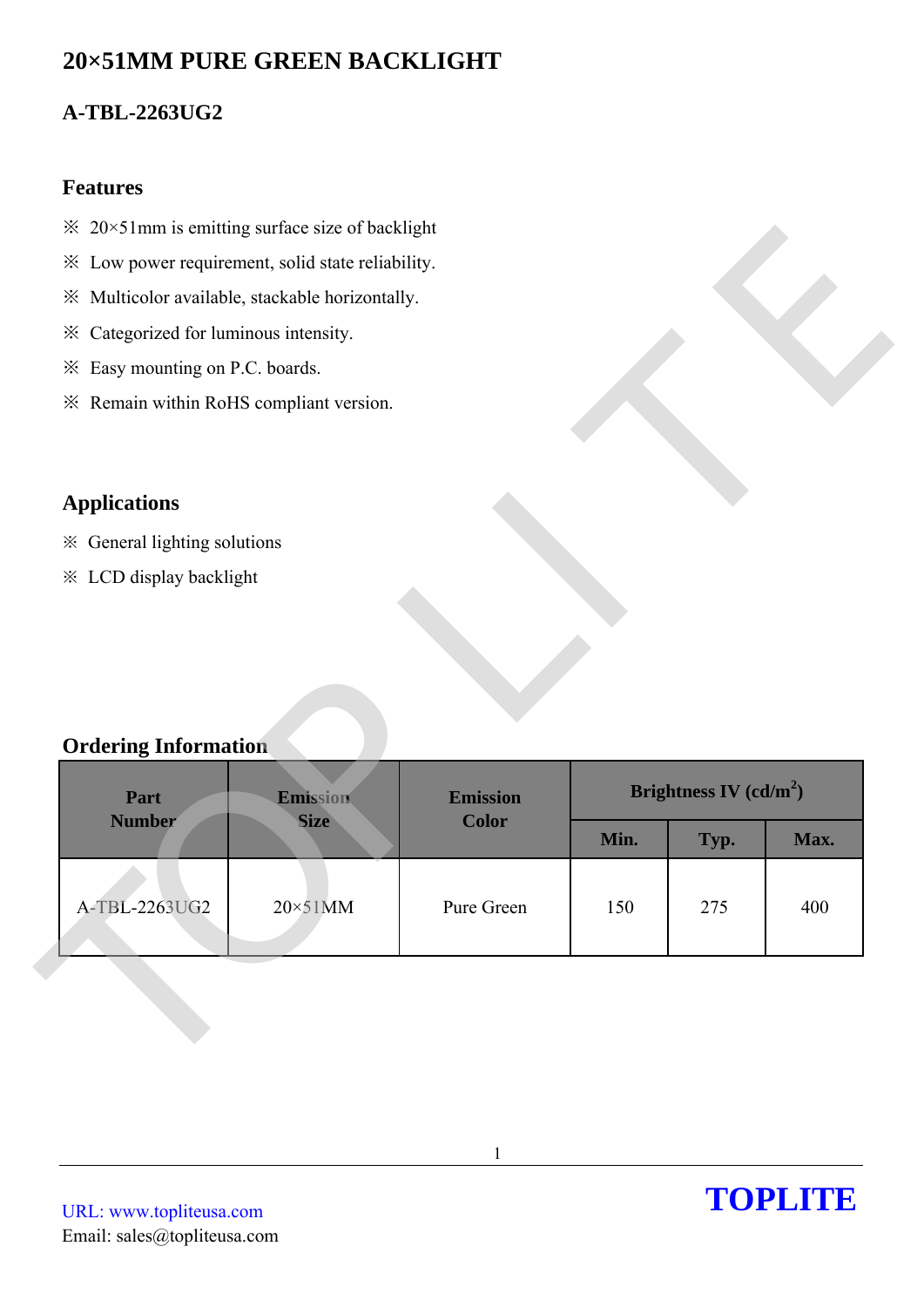### **Maximum Ratings**

| <b>Parameter</b>                                        | <b>Symbol</b> | Value         | Unit          |
|---------------------------------------------------------|---------------|---------------|---------------|
| Operating temperature                                   | $T_{OP}$      | $-35 \sim 85$ | $\mathcal{C}$ |
| Storage temperature                                     | $T_{STG}$     | $-35 \sim 85$ | $\rm ^{o}C$   |
| Peak forward current $(T_A=25 \degree C)$ <sup>*1</sup> | $1_{\rm PF}$  | 40            | mA            |
| Reverse voltage (TA=25 $^{\circ}$ C)                    | $\rm V_R$     |               |               |
| Power consumption (TA=25 $^{\circ}$ C)                  |               | 100           | mW            |

# **Electrical / Optical Characteristics (1)**

| I CAN TOI WATU CUITCIII ( $1_A$ – $2J$ C)                                                                                         |                          | $\mathbf{r}$ <sub>b</sub> | πv           | шд   |
|-----------------------------------------------------------------------------------------------------------------------------------|--------------------------|---------------------------|--------------|------|
| Reverse voltage (TA=25 °C)                                                                                                        |                          | $V_R$                     | 5            | V    |
| Power consumption (TA=25 $^{\circ}$ C)                                                                                            |                          | $\mathbf{P}$              | 100          | mW   |
| *1 at 1/10 Duty Cycle<br><b>Electrical / Optical Characteristics (1)</b><br>$(T_A = 25 \text{ °C} \& \text{ IF} = 20 \text{ mA})$ |                          |                           |              |      |
| <b>Parameter</b>                                                                                                                  |                          | <b>Symbol</b>             | <b>Value</b> | Unit |
| <b>Wavelength at peak emission</b>                                                                                                | (Typ.)                   | $\lambda_{\rm P}$         | 525          | nm   |
| Spectral bandwidth at 50%                                                                                                         | (Typ.)                   | $\Delta \lambda$          | 30           | nm   |
|                                                                                                                                   | (Min.)                   | $I_F$                     | 10           |      |
| <b>Forward Current</b>                                                                                                            | (Typ.)                   | $I_{\rm F}$               | 15           | mA   |
|                                                                                                                                   | (Max.)                   | $\mathbf{I}_{\rm F}$      | 20           |      |
|                                                                                                                                   | (Min.)                   | $\rm V_F$                 | 5            | V    |
| <b>Forward voltage</b>                                                                                                            | (Typ.)<br>(Max.)         | $\rm V_F$<br>$\rm V_F$    |              |      |
| <b>Color temperature</b>                                                                                                          | (Typ.)                   | <b>TC</b>                 |              | K    |
| <b>Luminous Uniformity</b>                                                                                                        | (Typ.)                   |                           | 61%          |      |
| <b>Discreteness</b>                                                                                                               | (Typ.)                   |                           | 39%          |      |
| <b>Luminous Intensity Bin Groups</b><br>$(T_A = 25 \text{ °C})$                                                                   |                          |                           |              |      |
|                                                                                                                                   | Brightness IV $(cd/m^2)$ |                           |              |      |
| Min.                                                                                                                              | Typ.                     |                           | Max.         |      |
| 150                                                                                                                               | 275                      |                           | 400          |      |

# **Luminous Intensity Bin Groups**

| <b>Brightness IV</b> $(cd/m^2)$ |      |      |  |  |
|---------------------------------|------|------|--|--|
| Min.                            | Typ. | Max. |  |  |
| l 50                            | 275  | 400  |  |  |

URL: www.topliteusa.com Email: sales@topliteusa.com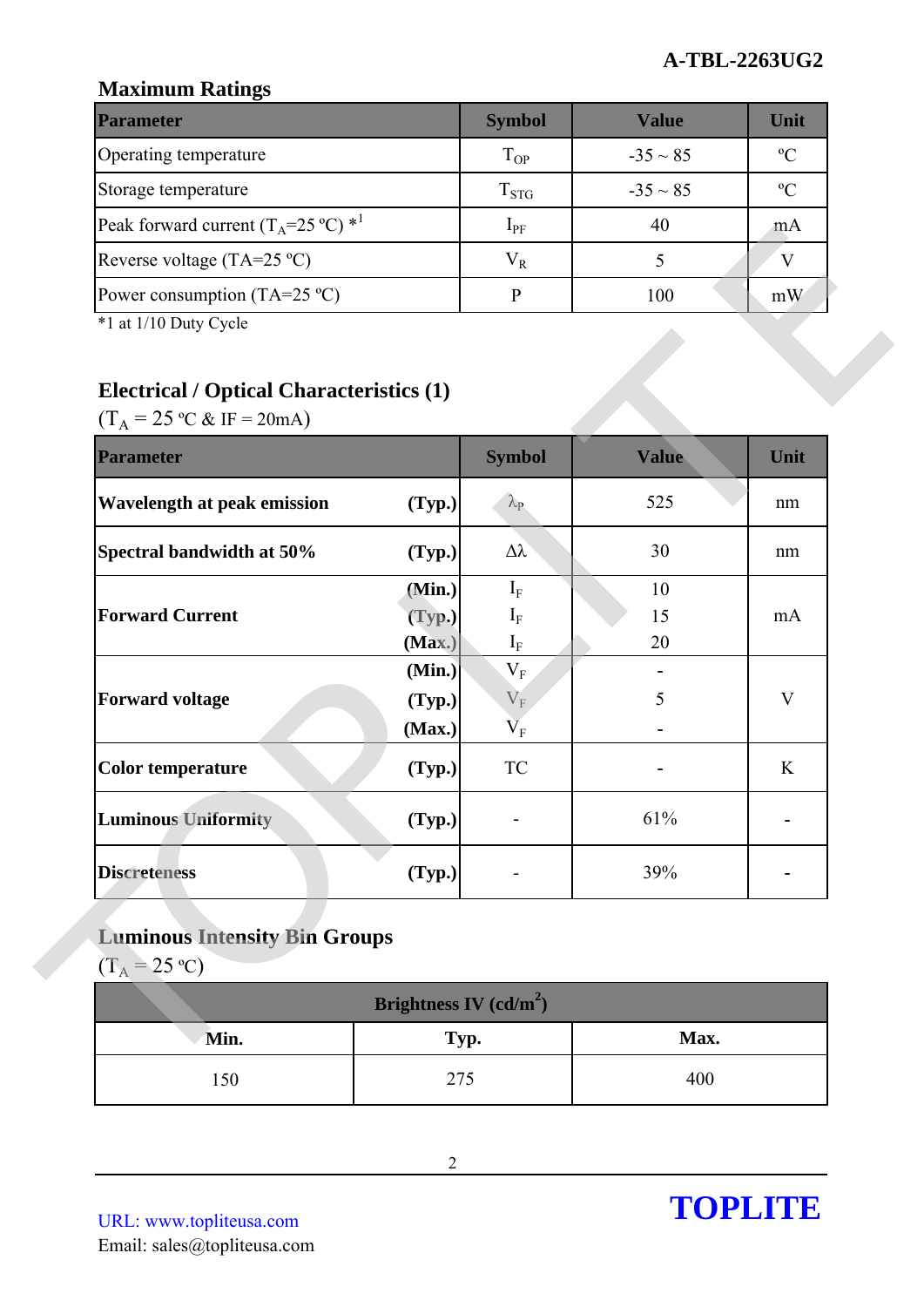### **Electrical/Optical Charateristic (2)**



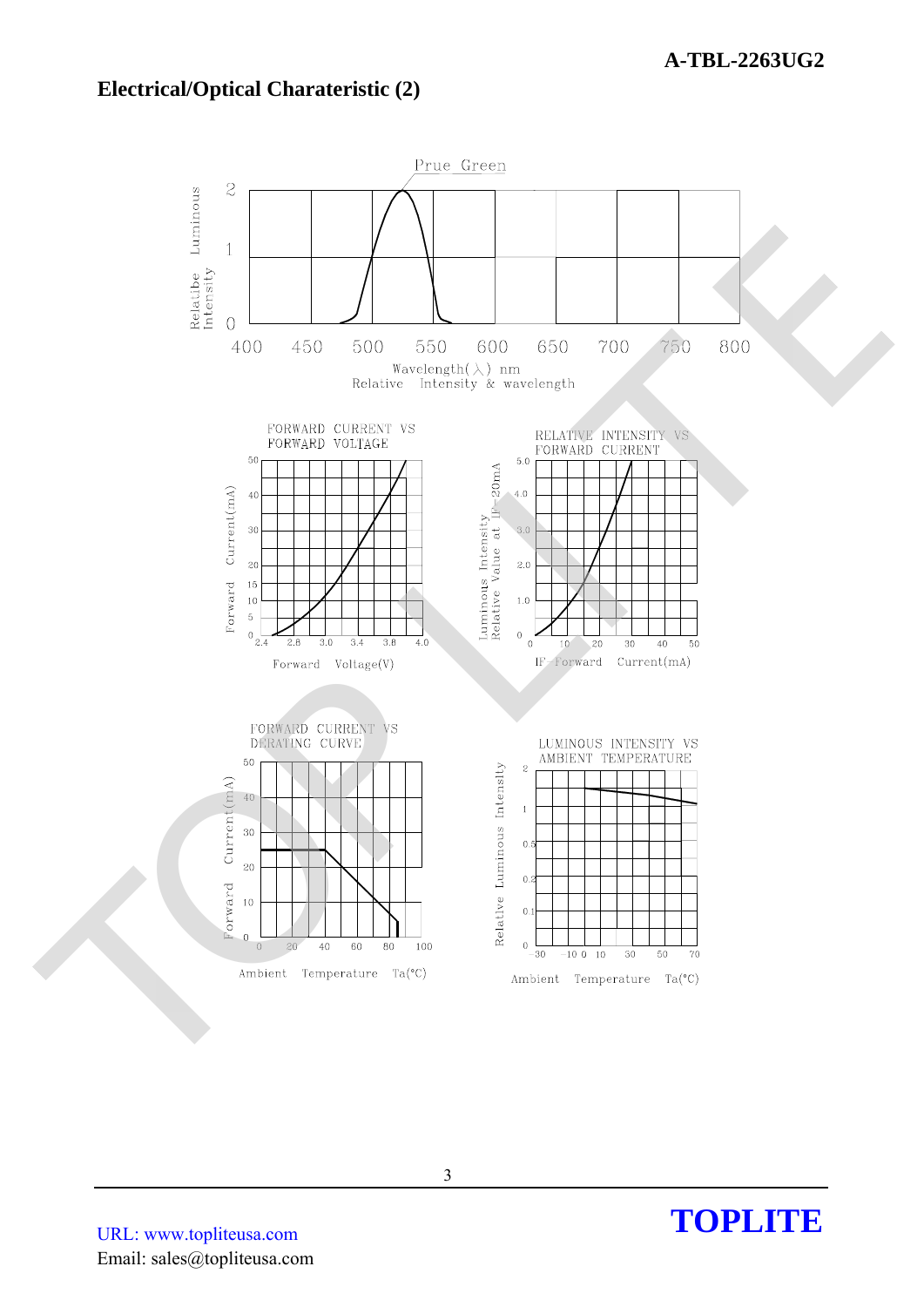# **Package Outline Dimensions**



#### Notes:

- 1. All dimensions are in millimeters. Tolerance is +/-0.25 unless otherwise noted.
- 2. The specifications, characteristics and technical data described in the datasheet are subject to change without prior notice.